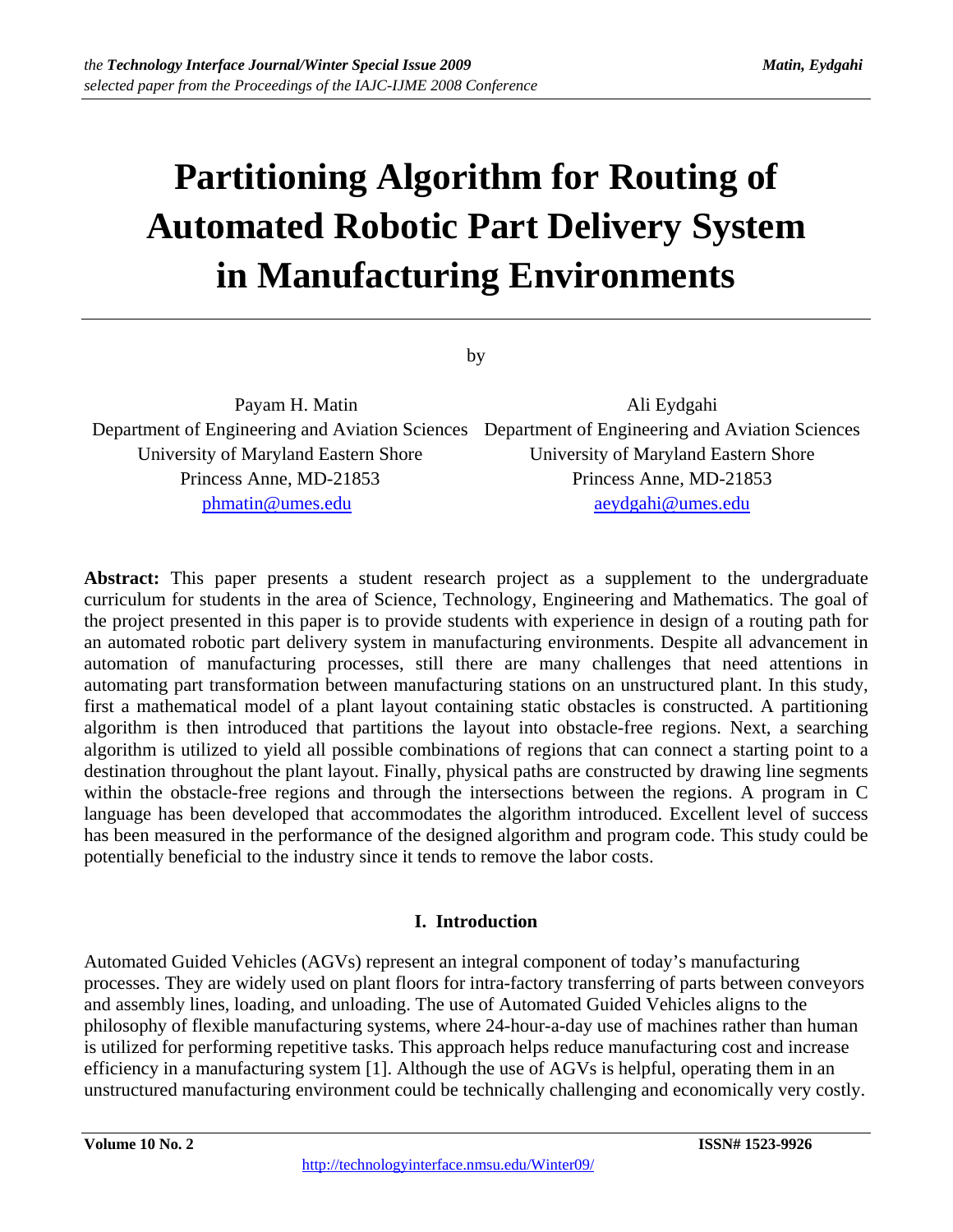Challenges associated with design and operation of AGVs may be named as routing, navigation and guidance, traffic management, load transfer, and system management [2]. Many authors have shed light on these key challenges [3][4][5]. The first challenge in design of an AGV is routing, which refers to system's ability to make decision in order to select optimum routs to specific destination [4][6]. If optimum routs are selected using a routing system, the guided vehicle is supposed to follow the predetermined rout [7]. Navigation and guidance system is designed to make this possible. As an Automated Guided Vehicle navigates through a path, it should be able to avoid collisions with other operating vehicles and obstacles on the field [8]. Traffic management system addresses such important task [9][10]. Furthermore, since the system should be able to load and unload goods, a load transfer system should manage these operations. Finally, a system management is needed to have full provision over all components of the systems for efficiency in operation [11][12]. Despite all advancement made in AGV systems, many challenges still remain unsolved, which could be viewed as an opportunity for more advancement and development in this area. Also, as these systems are becoming more popular in today's industry, any developmental activity by students in this area that addresses existing challenges of various parts of the AGV systems would contribute to the educational and learning experience of students.

There are different types of AGV in today's industry. Wired AGV may be named as one of the original one. On one hand a wire sensor is placed on the bottom of the AGV, and on the other hand a wire is placed in a slot cut in the ground. The radio frequency is transmitted from the wire to the sensor. The sensor follows the path through which the wire has been installed. The path followed is permanent since the wire is installed permanently in the ground. Additionally, the wire needs to be energized. Tape AGV may be named as more flexible type of AGV. A colored or magnetic tape is placed on the ground. A compatible sensor installed on the bottom of the AGV follows the path of the tape. Tape AGV is more flexible since the tape can be removed or redirected. However, tape may be easily damaged particularly in high traffic areas. Laser navigated AGV is more advanced type that navigates using laser. The AGV transmits laser signals, and receives them back from so called retro-reflective tape on walls to calculate the current position for navigation purposes.

A comprehensive effort has started by a team of undergraduate engineering students to design and prototype a Robotic System that will completely automate part transformation between different manufacturing stations. To accomplish this task, real-world data from industry part transformation scenarios are used to design and prototype a Robotic Part Delivery System. This project helps students get exposed to a number of emerging areas in Mechanical Engineering, Electrical Engineering, and Computer Science. Graduate students with math and computer science background have also joined the team to help with mathematical, computational and programming needs of the project. They also gain experience in making a working prototype system, doing engineering analysis, and creating engineering documents/drawings as required for manufacturing of a Robotic System. All the activities mentioned are in support of the nation's needs in STEM area.

This paper focuses more on the modeling approach that has been taken to design the routing algorithm of a part delivery system. The objectives of this work include:

- To make a realistic model of a manufacturing environment layout,
- To develop an algorithm for routing purposes,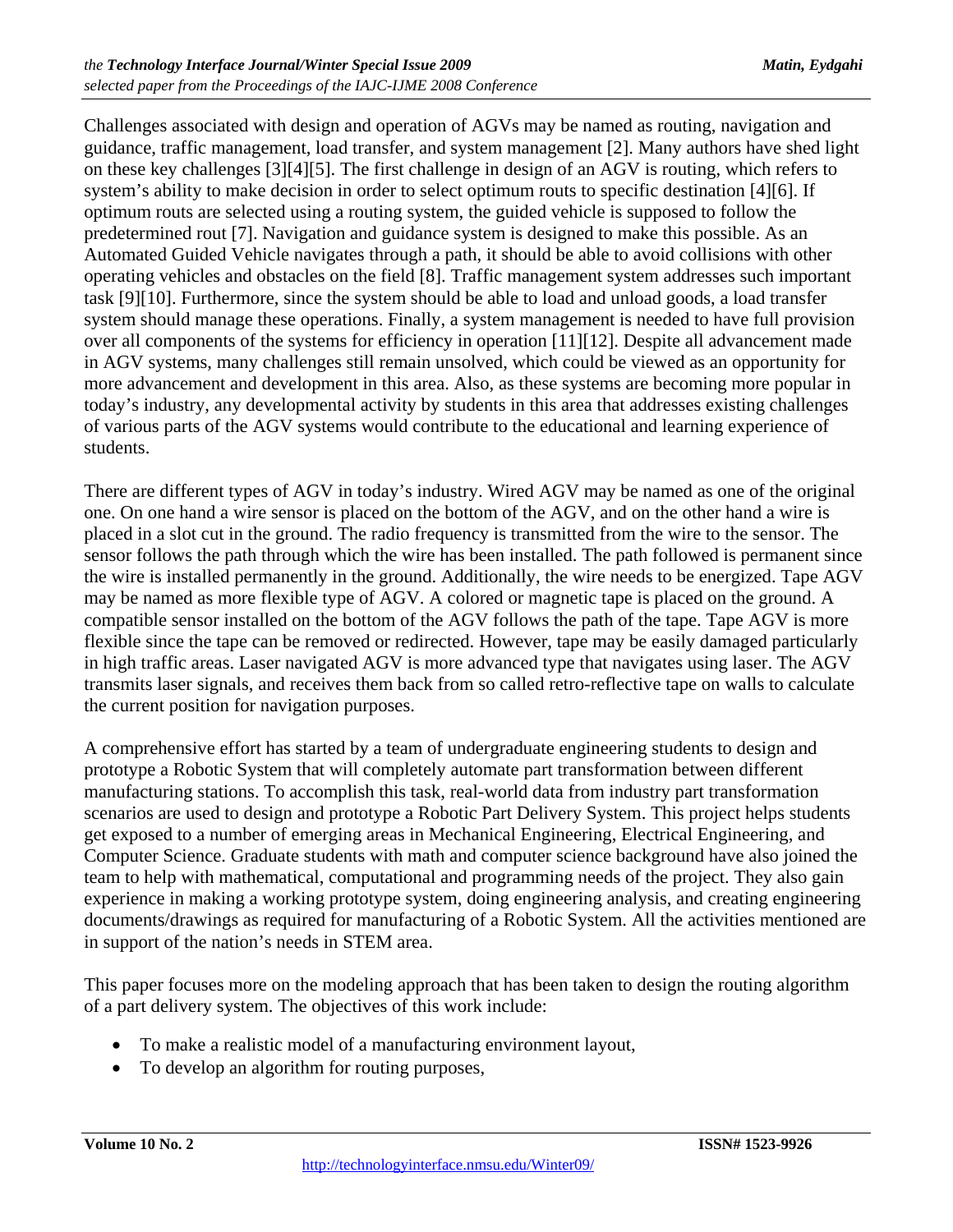To implement the algorithm to a number of realistic scenarios for validation purposes.

# **II. Modeling Approach**

The routing system is an algorithm that makes decision in order to select optimum path to a specific destination from a starting location. Before the routing system can be discussed, a model of plant layout should be considered. A plant layout may be generally viewed as what has been depicted in Figure 1. The plant boundary is considered as a rectangle. The obstacles such as partitioning walls or machines are considered as vertical and horizontal lines located within the boundary. All obstacles are assumed to be static. No dynamic obstacle has been considered at this stage of the study. The routing system is an algorithm that makes decisions on what path the part delivery system should take to avoid the obstacles and reach the final destination from the starting location. For the plant layout model presented, such path may be shown in Figure 2 from the starting location to the final destination.



**Figure 1: Plant layout model with static obstacles such as partitioning walls and machines**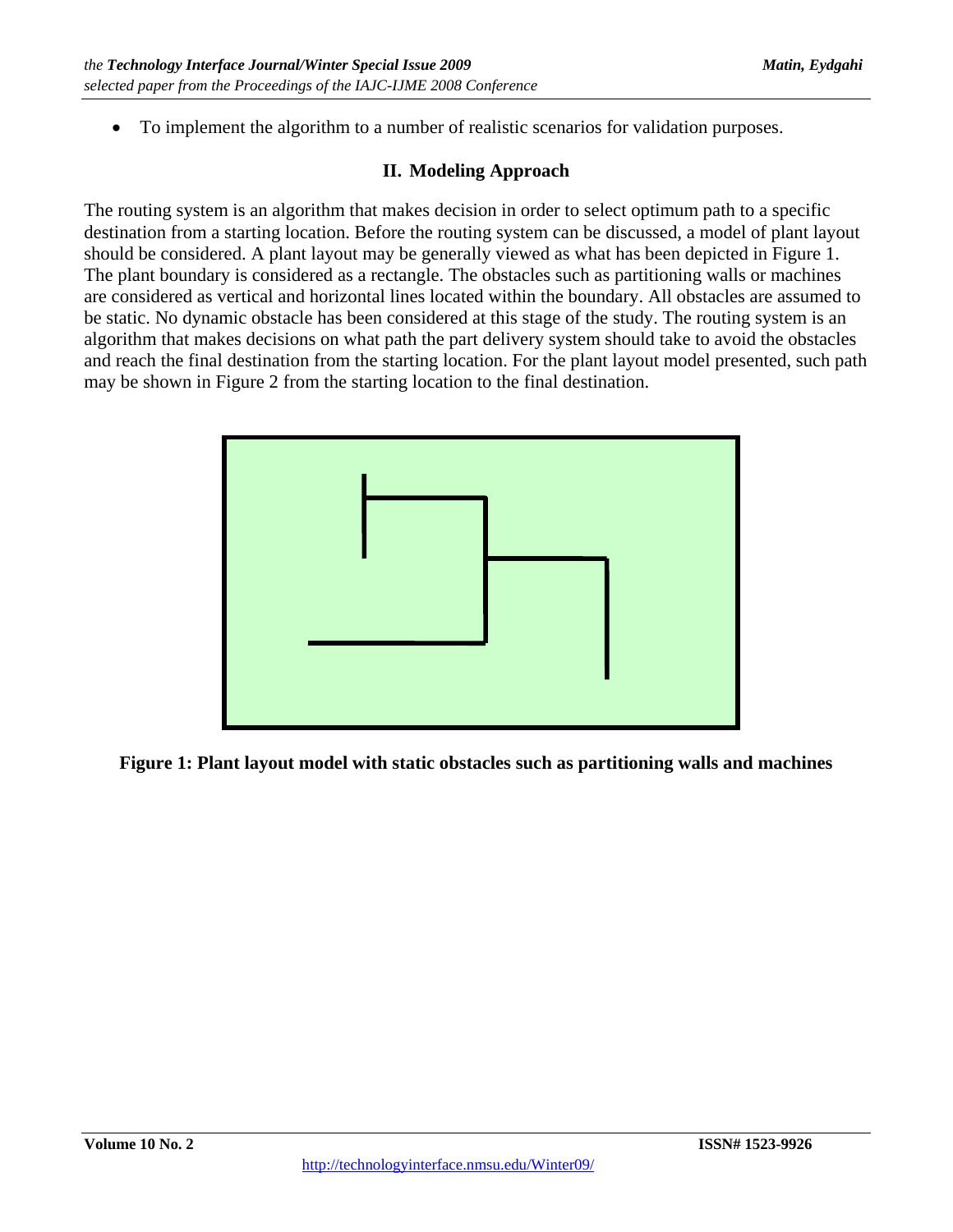

# **Figure 2: Obstacle-avoiding path from the staring location to final destination**

The path selection problem would be fairly simple if no obstacles were located within the boundary. In such case, the path would simply be the straight line connecting the starting to the ending point as shown in Figure 3.



# **Figure 3: Path to the destination from the starting location in an obstacle-free layout**

While dealing with an obstacle-free layout is too unrealistic, partitioning the layout to obstacle-free regions (partitions) is possible and so helpful. If the layout is partitioned to obstacle-free regions, the path selection process will be as simple as straight line selections within each region. Traversing between the regions will be conducted through the intersections between the obstacle-free regions. Figure 4 shows the plant layout partitioned into obstacle-free regions based on the locations of the existing obstacles in the layout. The layout partitioning algorithm is discussed in details. Generally, the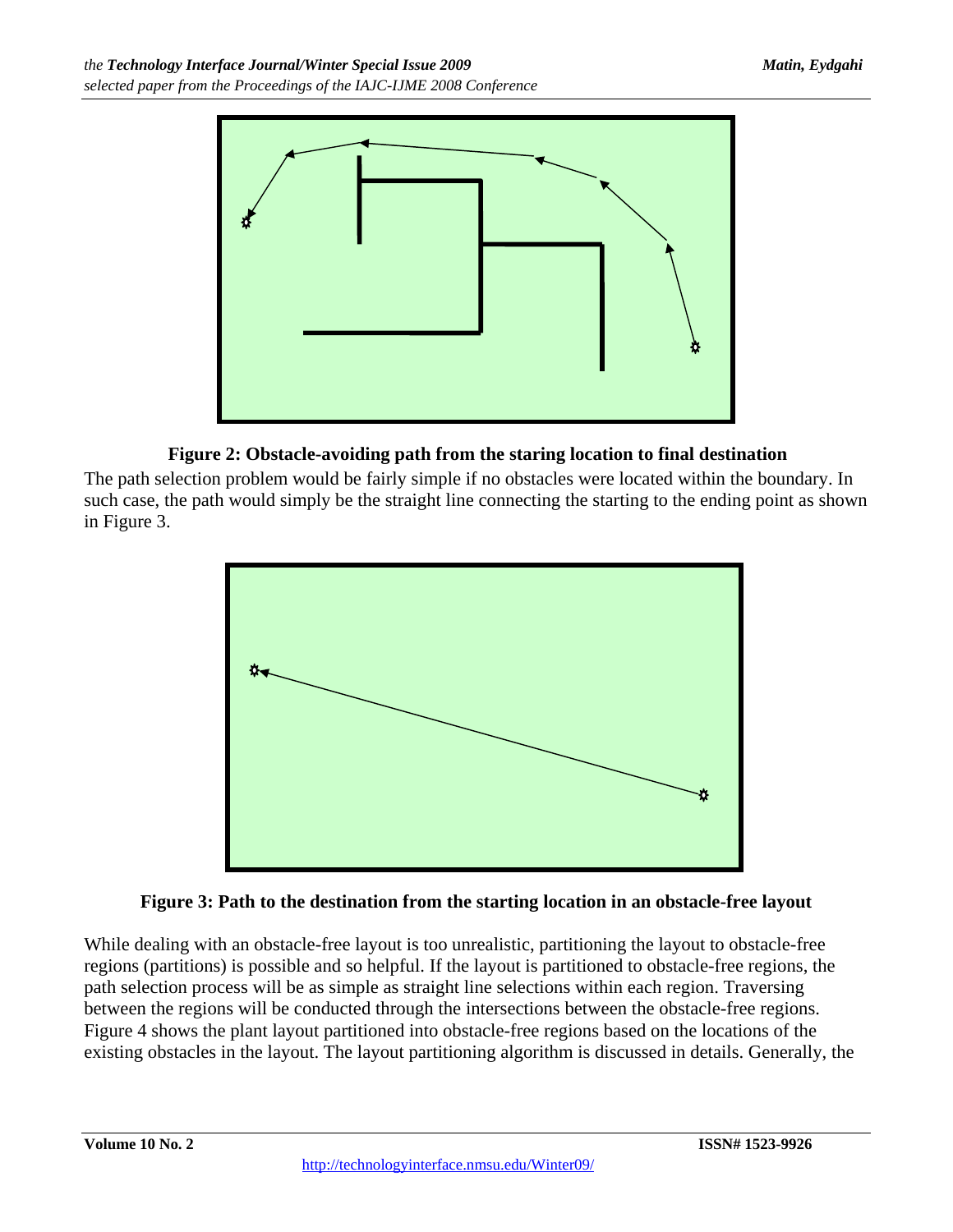idea is to block the areas between the plant boundaries and the wall obstacles such that no obstacle is left within.



**Figure 4: Plant layout partitioned to obstacle-free regions based on the locations of obstacles** 

To accommodate the partitioning algorithm, the plant layout should be discritized and meshed into rectangular grid as shown in Figure 5. The robotic system can only operate through the grid points on the layout excluding the ones on the boundaries and wall obstacles. These points may be referred as free points as opposed to close points on the boundaries and obstacles. Mathematically, free points may be viewed as 1s as opposed to close points that may be viewed as 0s. Thus, mathematical representation of the layout is achieved by constructing a binary matrix called layout matrix using grid information. As shown in Figure 6, in such matrix, 1s are placed in the corresponding locations of the open points on the layout. In contract, 0s are placed in the corresponding locations of the close points on the layout.

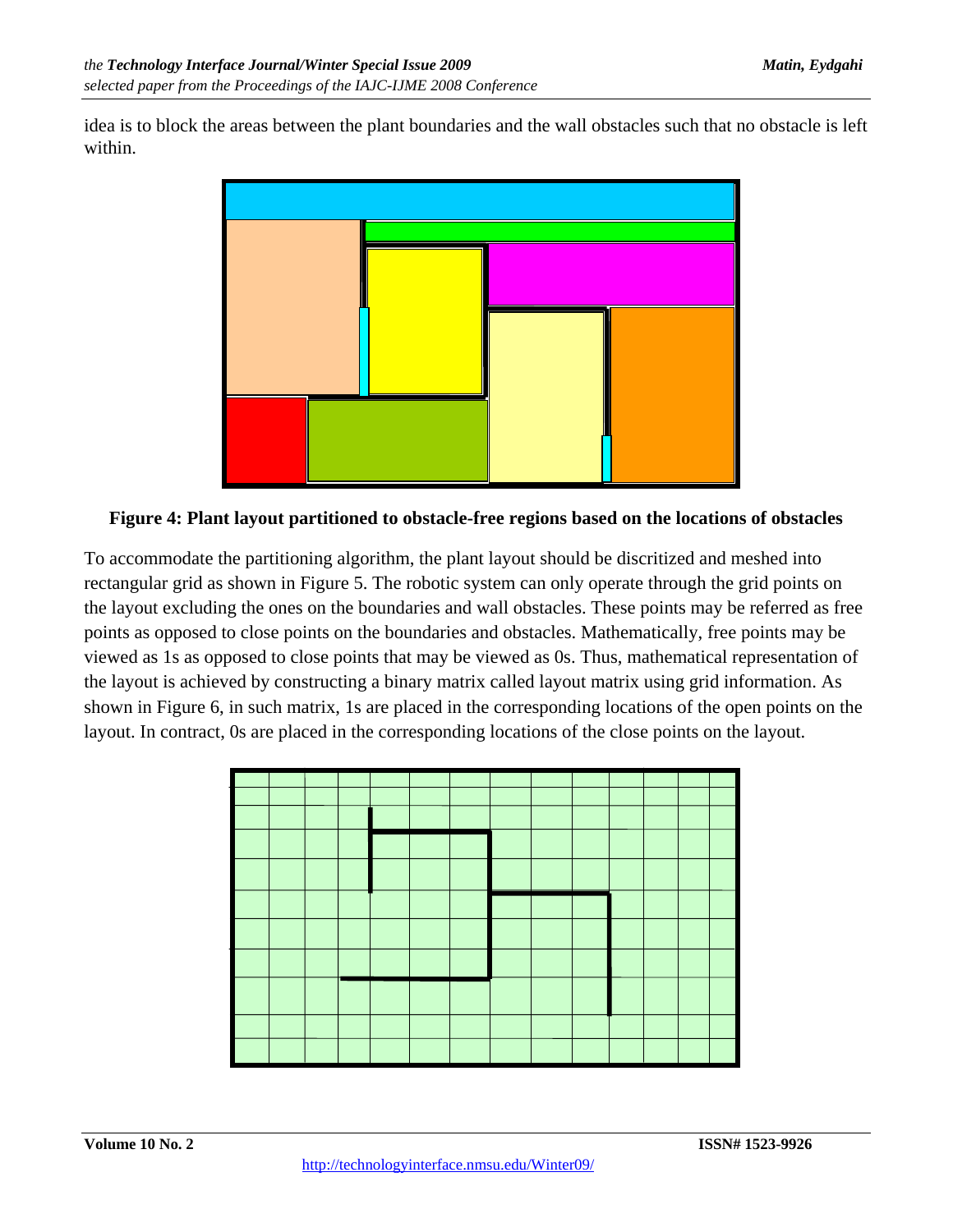| 0                | $\boldsymbol{0}$ | $\overline{0}$   | $\boldsymbol{0}$ | $\boldsymbol{0}$ | $\overline{0}$ | $\overline{0}$ | $\overline{0}$   | $\overline{0}$   | $\overline{0}$   | $\mathbf{0}$     | $\boldsymbol{0}$ | $\boldsymbol{0}$ | $\theta$       | $\overline{0}$ |
|------------------|------------------|------------------|------------------|------------------|----------------|----------------|------------------|------------------|------------------|------------------|------------------|------------------|----------------|----------------|
| $\boldsymbol{0}$ | 1                | 1                | $\mathbf{1}$     | $\mathbf{1}$     | $\mathbf{1}$   | $\mathbf{1}$   | $\mathbf{1}$     | $\mathbf{1}$     | $\mathbf{1}$     | $\mathbf{1}$     | $\mathbf{1}$     | $\mathbf{1}$     | $\mathbf{1}$   | $\theta$       |
| $\boldsymbol{0}$ | $\mathbf{1}$     | 1                | $\mathbf{1}$     | $\overline{0}$   | $\mathbf{1}$   | $\mathbf{1}$   | $\mathbf{1}$     | $\mathbf{1}$     | $\mathbf{1}$     | $\mathbf{1}$     | $\mathbf{1}$     | $\mathbf{1}$     | $\mathbf{1}$   | $\theta$       |
| $\boldsymbol{0}$ | $\mathbf{1}$     | $\mathbf{1}$     | $\mathbf{1}$     | $\boldsymbol{0}$ | $\overline{0}$ | $\overline{0}$ | $\boldsymbol{0}$ | $\mathbf{1}$     | $\mathbf{1}$     | $\mathbf{1}$     | $\mathbf{1}$     | $\mathbf{1}$     | $\mathbf{1}$   | $\theta$       |
| $\boldsymbol{0}$ | $\mathbf{1}$     | $\mathbf{1}$     | $\mathbf{1}$     | $\overline{0}$   | $\mathbf{1}$   | $\mathbf{1}$   | $\overline{0}$   | $\mathbf{1}$     | $\mathbf{1}$     | $\mathbf{1}$     | $\mathbf{1}$     | $\mathbf{1}$     | $\mathbf{1}$   | $\overline{0}$ |
| $\boldsymbol{0}$ | 1                | $\mathbf{1}$     | $\mathbf{1}$     | $\overline{0}$   | $\mathbf{1}$   | $\mathbf{1}$   | $\overline{0}$   | $\overline{0}$   | $\overline{0}$   | $\boldsymbol{0}$ | $\mathbf{1}$     | $\mathbf{1}$     | $\mathbf{1}$   | $\overline{0}$ |
| $\boldsymbol{0}$ | 1                | $\mathbf{1}$     | $\mathbf{1}$     | $\mathbf{1}$     | $\mathbf{1}$   | $\mathbf{1}$   | $\overline{0}$   | $\overline{1}$   | $\mathbf{1}$     | $\overline{0}$   | $\mathbf{1}$     | $\mathbf{1}$     | 1              | $\overline{0}$ |
| $\boldsymbol{0}$ | 1                | $\mathbf{1}$     | $\mathbf{1}$     | $\mathbf{1}$     | $\mathbf{1}$   | $\mathbf{1}$   | $\overline{0}$   | $\vert 1 \vert$  | $\overline{1}$   | $\mathbf{0}$     | $\mathbf{1}$     | $\mathbf{1}$     | 1              | $\overline{0}$ |
| $\boldsymbol{0}$ | $\mathbf{1}$     | $\mathbf{1}$     | $\mathbf{0}$     | $\overline{0}$   | $\overline{0}$ | $\overline{0}$ | $\overline{0}$   | $\vert 1 \vert$  | $\mathbf{1}$     | $\mathbf{0}$     | $\mathbf{1}$     | $\mathbf{1}$     | $\mathbf{1}$   | $\overline{0}$ |
| $\boldsymbol{0}$ | 1                | $\mathbf{1}$     | $\mathbf{1}$     | $\mathbf{1}$     | $\mathbf{1}$   | $\mathbf{1}$   | $\mathbf{1}$     | $\mathbf{1}$     | $\mathbf{1}$     | $\overline{0}$   | $\mathbf{1}$     | $\mathbf{1}$     | $\mathbf{1}$   | $\theta$       |
| $\boldsymbol{0}$ | 1                | $\mathbf{1}$     | $\mathbf{1}$     | $\mathbf{1}$     | $\mathbf{1}$   | $\mathbf{1}$   | $\mathbf{1}$     | $\mathbf{1}$     | $\mathbf{1}$     | $\mathbf{1}$     | $\mathbf{1}$     | $\mathbf{1}$     | $\mathbf{1}$   | $\theta$       |
| 0                | $\overline{0}$   | $\boldsymbol{0}$ | $\mathbf{0}$     | $\boldsymbol{0}$ | $\overline{0}$ | $\mathbf{0}$   | $\overline{0}$   | $\boldsymbol{0}$ | $\boldsymbol{0}$ | $\overline{0}$   | $\mathbf{0}$     | $\boldsymbol{0}$ | $\overline{0}$ | $\Omega$       |

# **Figure 5: Plant layout meshed into rectangular grid**

#### **Figure 6: Plant layout matrix; 0s on the sides represent the plant boundary; 0s within the boundaries represent obstacles; 1s represent free grid points**

Layout matrix contains all the information about the boundaries, obstacles, and free points on the plant layout. From now on, rather than working with physical geometry of the layout, the algorithm is managed by processing such binary matrices leading to more simplicity. In order to partition the layout matrix to free-obstacle regions, the areas which only contain 1s and are restricted by 0s on sides should be selected and blocked as shown in Figure 7. To accomplish this, following steps should be taken:

- 1- For the very top available row (the first row below the plant top boundary), successive 1s are blocked into one dimensional horizontal blocks called region-heads that are free of obstacles. If there is no zero on the row, the whole row is blocked into just one single region-head (as shown in Figure 7 by red dash block). If there were 0s on the row, multiple region-heads would be obtained that would belong to this particular row and be separated by the 0s.
- 2- Once the region-heads of the very first available row are obtained, in order to construct the freeobstacle regions, they have to be extended downward to the levels that restrict them by 0s. (In Figure 7, the very first available row cannot be extended any downward since there is a 0 in the row below; Thus the region-head itself is selected as a region)
- 3- The information on the regions selected is stored using column and row numbers of the sides of the regions (that belong to the first available row). The regions are also numbered globally.
- 4- Steps 1 through 3 are repeated for the next row below the very top available row and so on and so forth as shown in Figure 7. It should be noted that every time that step 1 is repeated for a new row, the algorithm escape from the regions that have been already blocked, and only construct the region-heads where is still free of regions.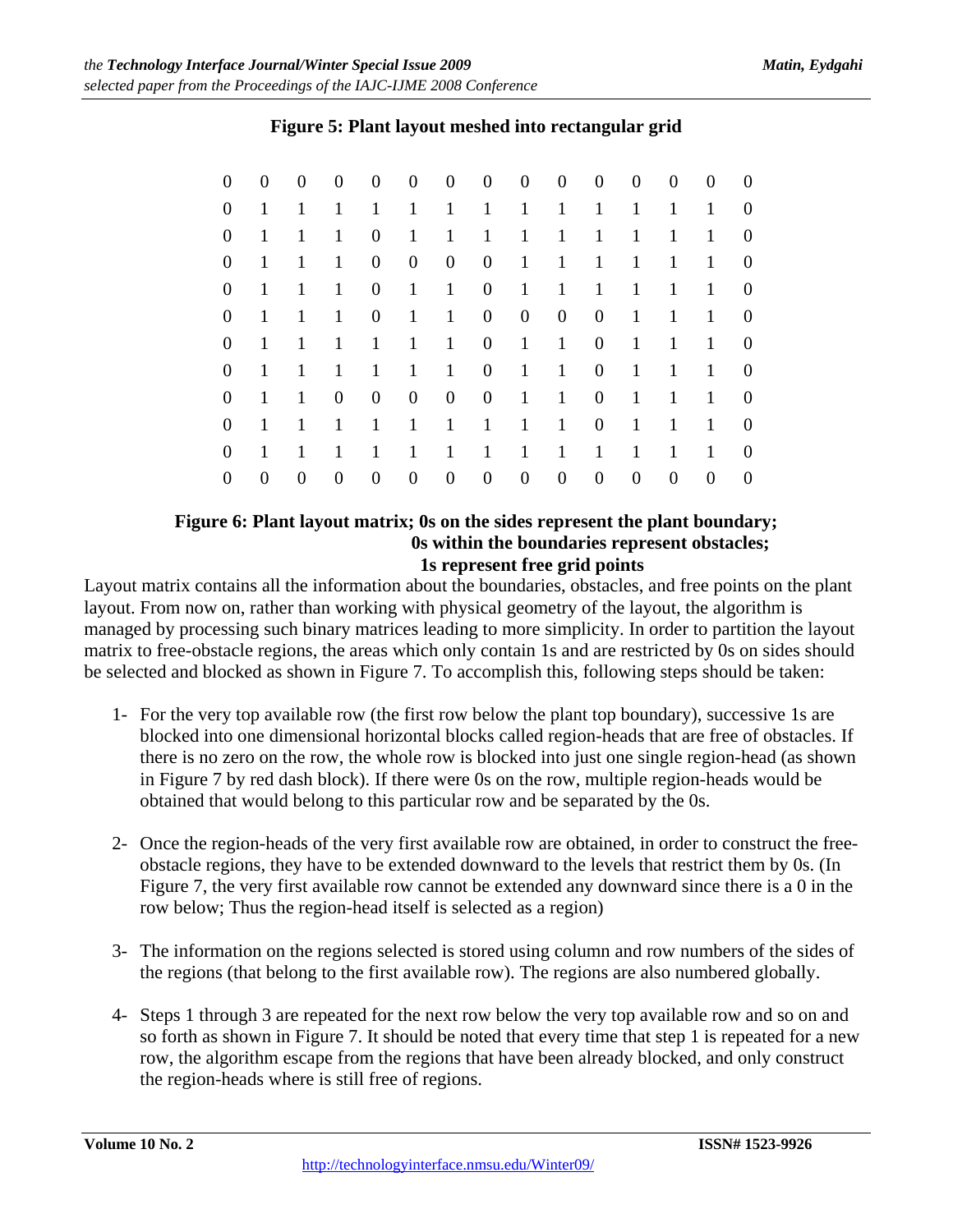| 0                |  |   |   |          |   |   |  |    | $\Omega$         |
|------------------|--|---|---|----------|---|---|--|----|------------------|
| $\boldsymbol{0}$ |  |   |   |          |   |   |  |    | $\overline{0}$   |
| $\boldsymbol{0}$ |  | 0 |   |          |   |   |  | Īτ | $\boldsymbol{0}$ |
| $\boldsymbol{0}$ |  | 0 |   | $\Omega$ |   |   |  |    | $\overline{0}$   |
| 0                |  | 0 |   |          |   |   |  |    | 0                |
| $\boldsymbol{0}$ |  | 0 |   |          | 0 |   |  |    | $\theta$         |
| 0                |  |   |   |          |   |   |  |    | 0                |
| $\theta$         |  |   |   |          |   |   |  |    | 0                |
| $\mathbf 0$      |  | 0 | 0 |          |   | 0 |  |    | 0                |
| $\theta$         |  |   |   |          |   |   |  |    | $\theta$         |
| $\theta$         |  |   |   |          |   |   |  |    | 0                |
|                  |  |   |   |          |   |   |  |    | 0                |

**Figure 7: Layout partitioning algorithm; Region heads depicted in red dash-lines; Free-obstacle regions depicted in rectangular block;** 

After all the steps explained are implemented, the layout matrix is partitioned into obstacle-free regions with global numberings shown in Figure 8. This partitioned matrix is the mathematical representation of the plant layout shown in Figure 4.

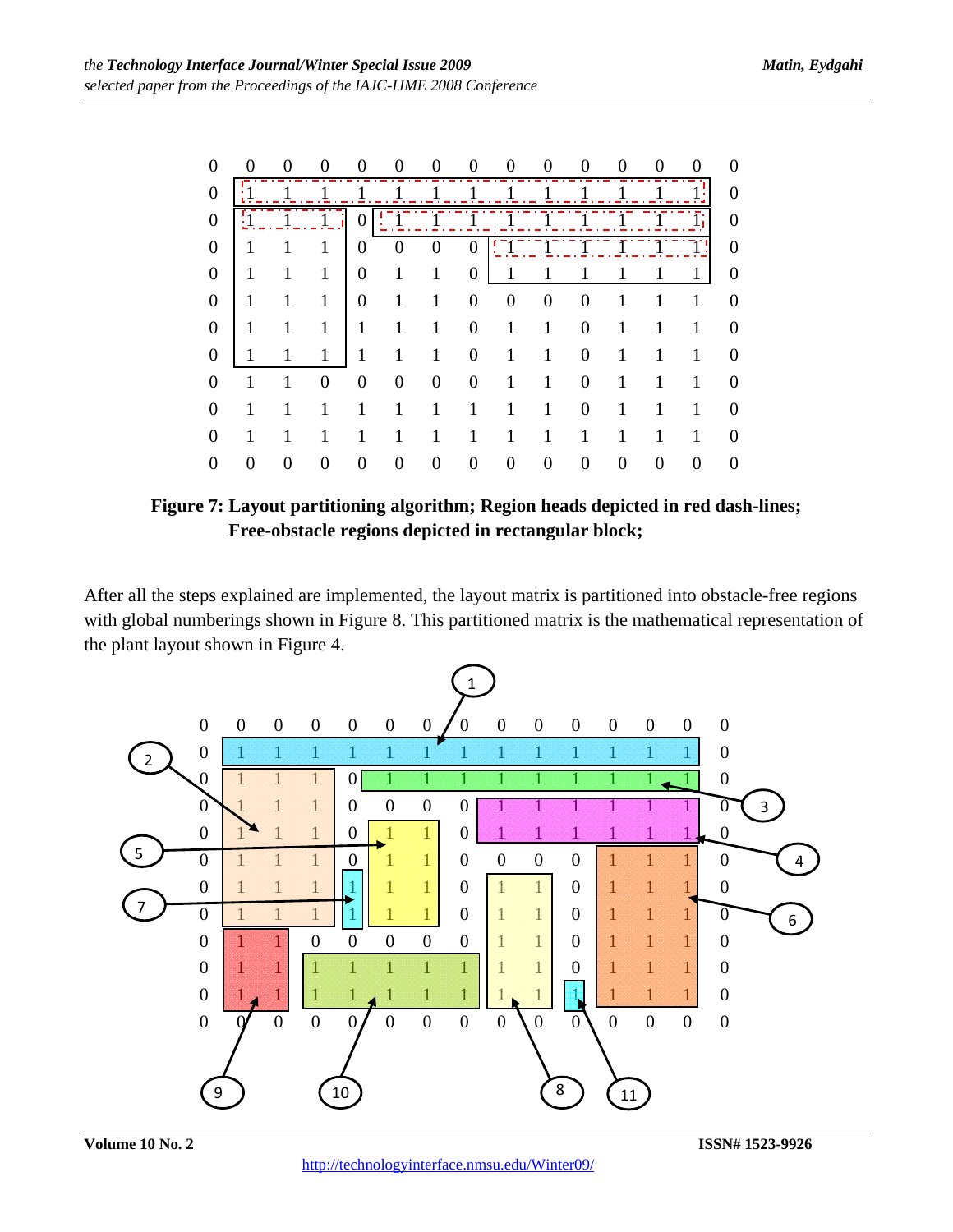## **Figure 8: Layout matrix partitioned with free-obstacle regions along with their global numberings**

Since the robotic system traverses from a region to another through the intersections between the regions, it is important to extract the information on the intersecting regions from the layout matrix. For this purpose, the possibility of intersection is considered for each and every region in the layout matrix with the other regions. For instance, an intersection on the lower side of region # i may be identified if there is a region such as region # x that satisfies the following conditions:

(The lower row number of region # i)  $+1 =$  (The upper row number of region # x)

And

Left column number of region #  $i$  < (left column number of region #  $x$ )  $\lt$  right column number of region  $# i$ 

### OR

Left column number of region #  $i \lt (right$  column number of region #  $x) \lt$  right column number of region  $# i$ 

Similar conditions may be set up to identify the intersection on all other 3 sides of region # i. The information about intersection is completed as these conditions are checked one by one for all the existing regions in the layout. At the end, it will be known what regions intersecting what other regions and where the intersecting points are as far as row and column numbers are concerned. A part of this information is stored in a binary matrix called intersection matrix shown in Figure 9. Intersection matrix indicates whether or not each region intersects with the other obstacle-free regions in the layout.

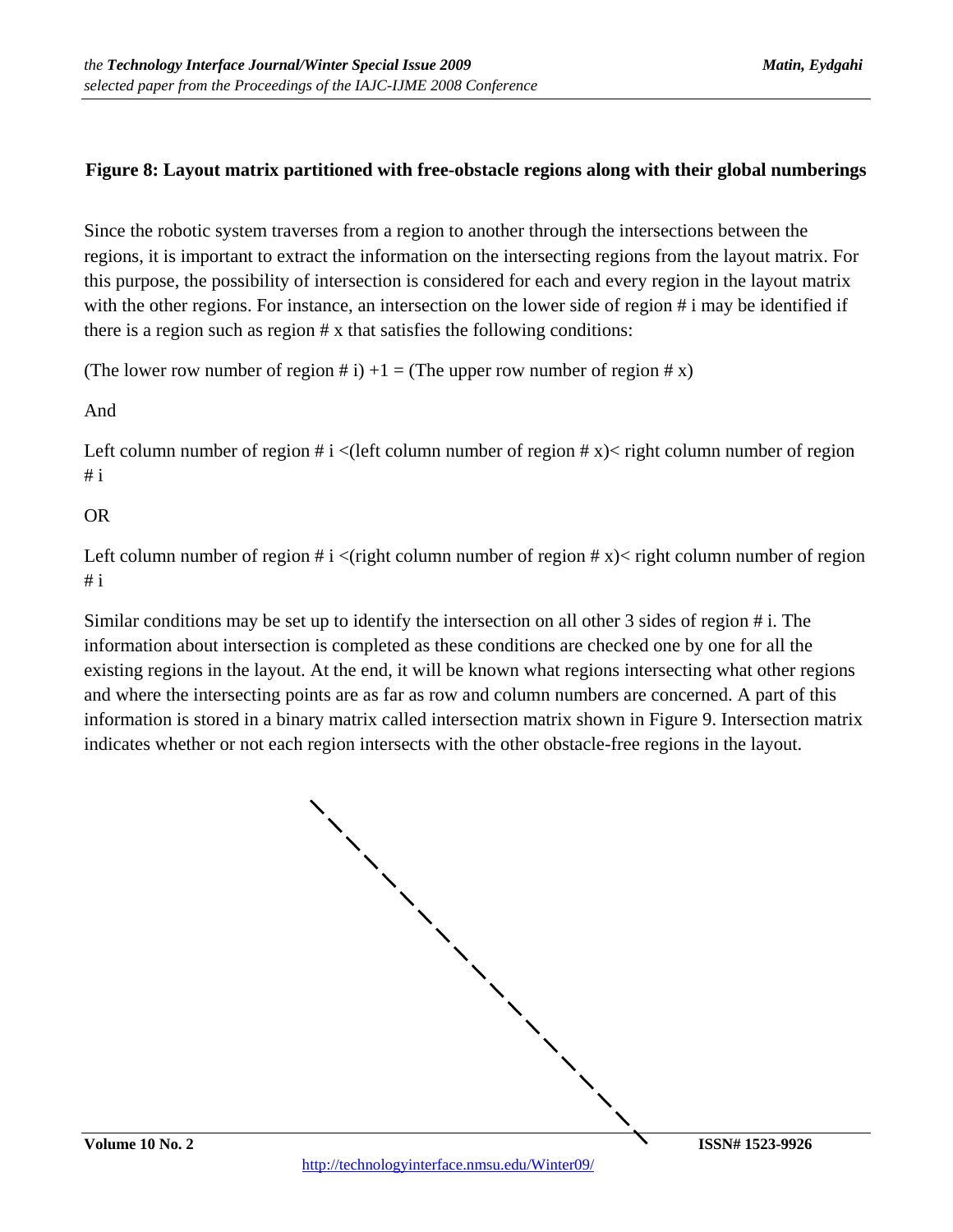|    | 1                | 2                | 3                |                  | 4 5              |                  | 6 7              | 8                | 9                | 10             | 11       |
|----|------------------|------------------|------------------|------------------|------------------|------------------|------------------|------------------|------------------|----------------|----------|
| 1  | 0                | 1                | 1                | $\overline{0}$   | $\overline{0}$   | $\overline{0}$   | $\boldsymbol{0}$ | $\boldsymbol{0}$ | $\overline{0}$   | 0              | $\theta$ |
| 2  | 1                | 0                | $\boldsymbol{0}$ | $\mathbf{0}$     | $\overline{0}$   | $\boldsymbol{0}$ | $\mathbf{1}$     | $\boldsymbol{0}$ | 1                | 0              | 0        |
| 3  | 1                | $\overline{0}$   | $\boldsymbol{0}$ | 1                | $\mathbf{0}$     | $\overline{0}$   | $\boldsymbol{0}$ | $\boldsymbol{0}$ | $\overline{0}$   | $\overline{0}$ | $\theta$ |
| 4  | 0                | $\boldsymbol{0}$ | $\mathbf{1}$     | $\mathbf{0}$     | $\overline{0}$   | 1                | $\overline{0}$   | $\boldsymbol{0}$ | $\overline{0}$   | 0              | $\theta$ |
| 5  | 0                | $\boldsymbol{0}$ | $\boldsymbol{0}$ | $\mathbf{0}$     | $\overline{0}$   | $\boldsymbol{0}$ | $\mathbf{1}$     | $\boldsymbol{0}$ | $\overline{0}$   | 0              | 0        |
| 6  | 0                | $\overline{0}$   | $\boldsymbol{0}$ | $\mathbf{1}$     | $\overline{0}$   | $\overline{0}$   | $\boldsymbol{0}$ | $\boldsymbol{0}$ | $\overline{0}$   | 0              | 1        |
| 7  | 0                | 1                | $\overline{0}$   | $\overline{0}$   | $\mathbf{1}$     | $\overline{0}$   | $\boldsymbol{0}$ | $\boldsymbol{0}$ | $\boldsymbol{0}$ | 0              | $\theta$ |
| 8  | $\Omega$         | 0                | $\overline{0}$   | $\overline{0}$   | $\boldsymbol{0}$ | $\boldsymbol{0}$ | $\boldsymbol{0}$ | $\boldsymbol{0}$ | 0                | 1              | 1        |
| 9  | 0                | 1                | $\overline{0}$   | $\overline{0}$   | $\overline{0}$   | $\overline{0}$   | $\boldsymbol{0}$ | $\boldsymbol{0}$ | $\boldsymbol{0}$ | 1              | 0        |
| 10 | $\boldsymbol{0}$ | $\boldsymbol{0}$ | $\boldsymbol{0}$ | $\overline{0}$   | $\overline{0}$   | $\overline{0}$   | $\boldsymbol{0}$ | $\mathbf{1}$     | 1                | $\overline{0}$ | $\theta$ |
| 11 | 0                | 0                | $\boldsymbol{0}$ | $\boldsymbol{0}$ | $\overline{0}$   | 1                | $\boldsymbol{0}$ | 1                | 0                | 0              | 0        |

### **Figure 9: Intersection matrix representing the info on the intersecting free-obstacle regions**

In intersection matrix, 1 in ij location is the indication of intersection between region # i and region # j. In contrast, 0 in ij location indicates that there is no intersection between these regions. Since the intersection matrix contain the information on the intersecting regions, and since the only way of traversing between the regions is through the intersections, the intersection matrix may be used to find all the possible combinations of regions that construct a path from a starting region to a destination region. That could be accomplished by repeated searching of 1s from a starting region to a destination region as shown in Figure 10. In this figure, the intension is to start from region # 6 and end up at region # 2. Starting from row # 6, two 1s are identified. The first one is on the 4<sup>th</sup> column and the other one is on the 11<sup>th</sup> column. These 1s are indicating that region # 6 has intersection with region # 4 and # 11. (This can also be seen in the partitioned layout matrix shown in Figure 8.) Each of these regions may be viewed as a starting region of an independent path that may be preceded by other regions to the final destination region. For instance, let's consider the path starting with region # 4. The repeated search should continue by looking at row # 4 identifying region # 3 as the next intersection region (which can be also observed in Figure 8 again). The searching algorithm continues all the way to the final destination, region # 2. The order of the regions found for both independent possible paths is shown in Figure 10. Alternatively, these paths are shown as a tree in Figure 11.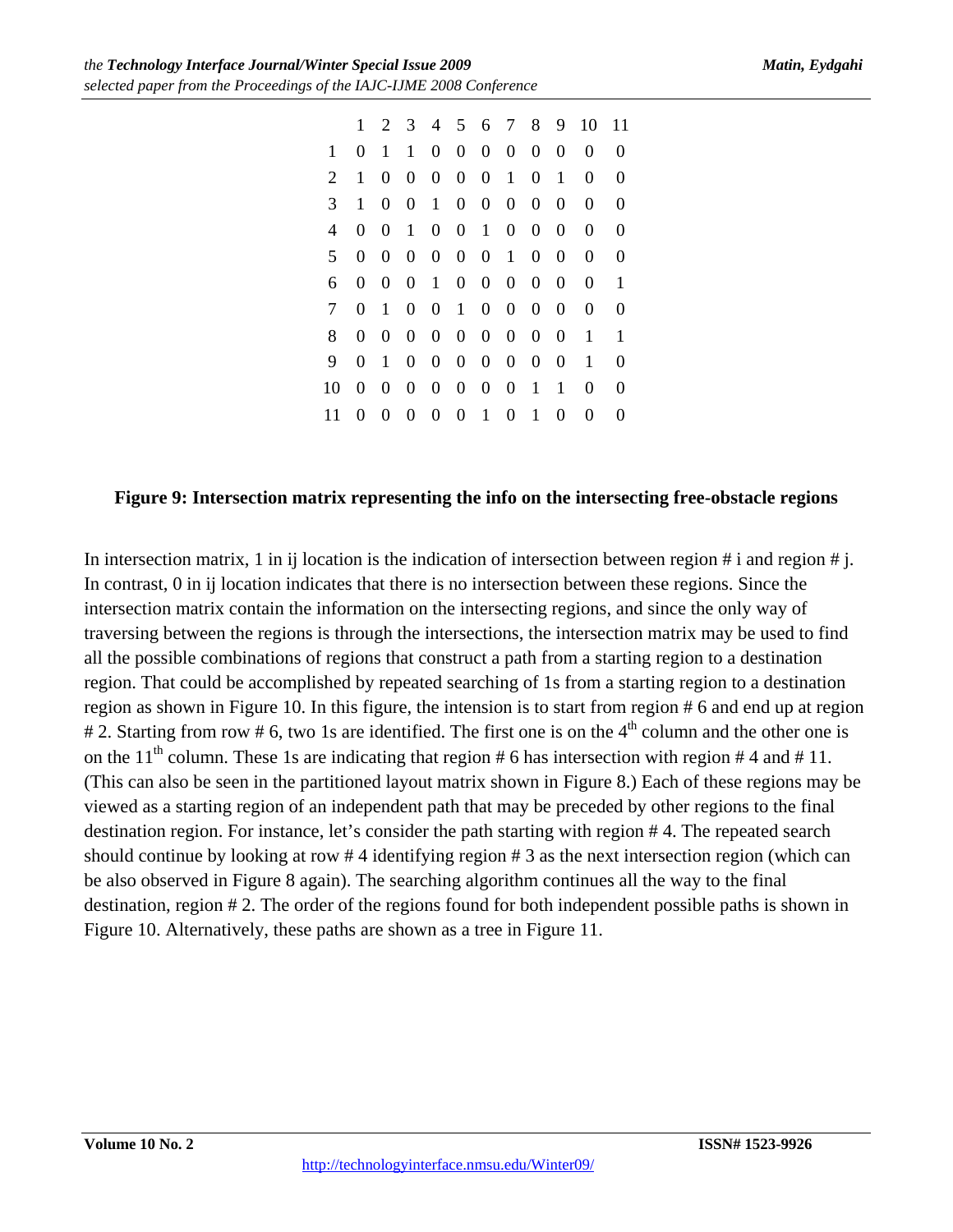

**Figure 10: Repeated search algorithm to find all possible combinations of regions constructing a path from a starting region to a destination region** 



**Figure 11: Path tree summarizing all possible paths from a staring region to destination** 

Now that the order of traversing the regions from the starting region all the way to the final destination is obtained, the physical path that connects the regions from a starting point in the starting region to the destination point in the destination region may be constructed. For this purpose following notes should be considered for path construction:

- 1- The Path is constructed of different line segments
- 2- Line segments are either within the free-obstacle regions or crossing over the intersections
- 3- Line segments are straight lines connecting only 1s (open points on the grid)

Considering these points, following steps should be taken to construct a path from the starting point to the destination as shown in Figure 12: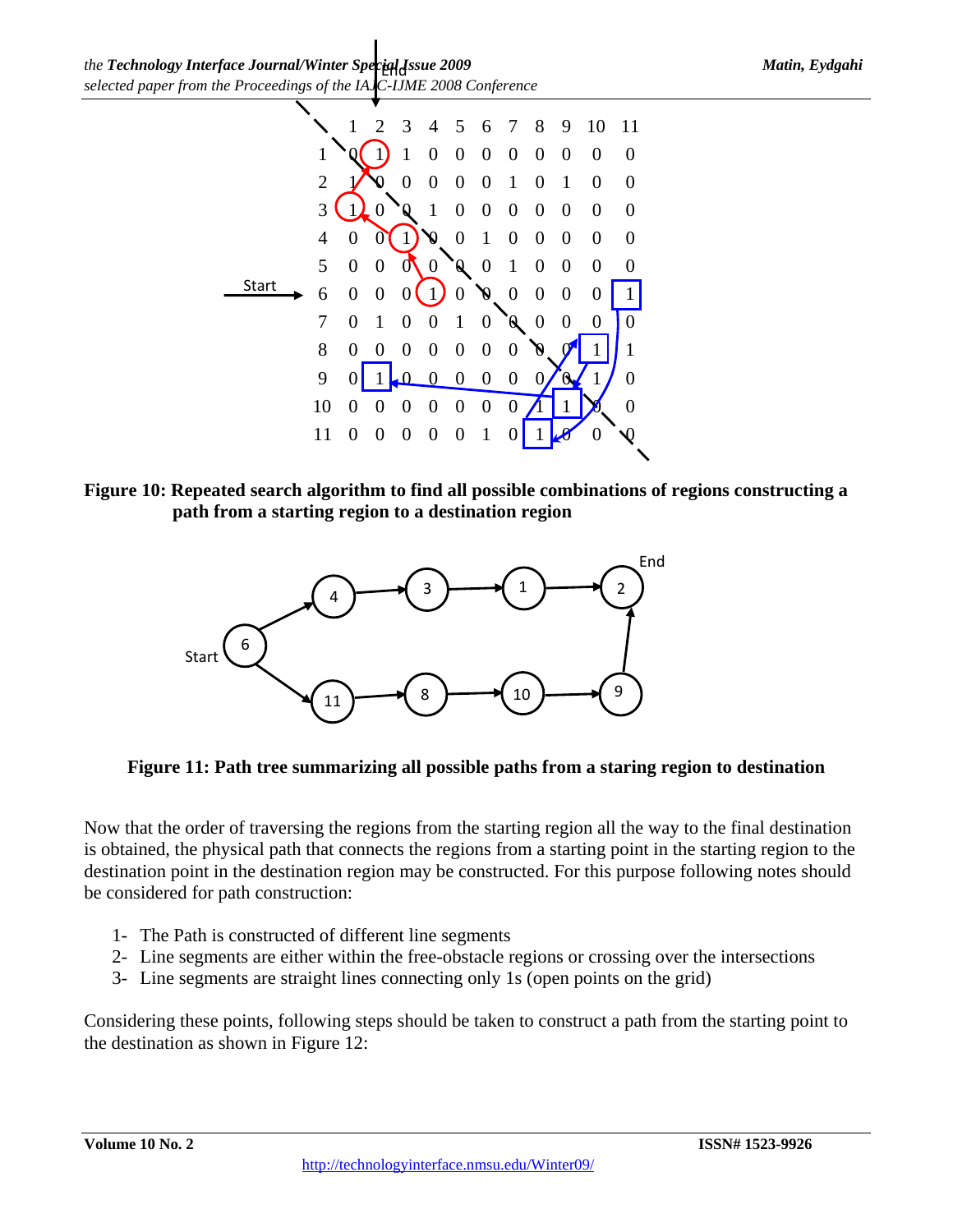- 1- A line segment is constructed from the starting point located at the starting region to a targeted point on the intersection with the following region. The targeted point on the intersection is the point having shorter distance to the destination relative to the other points on the intersection. (Targeted point still belongs to the starting region).
- 2- A line segment is constructed by crossing over the intersection to a new targeted point in the following region. This new targeted point is located immediately next to the point (on the intersection) which corresponds to the previous targeted point, and has shorter distance to the destination.
- 3- Steps 1 and 2 are repeated for the following regions until getting into the region immediately before the final destination region.
- 4- A line segment is constructed to the point on the intersection that provides shortest distance to the final destination.
- 5- Final line segment to the final destination is obtained.



**Figure 12: Paths constructed from the starting point to the destination** 

The path construction algorithm is repeated for all possible paths summarized in path tree. Once all physical paths are determined, the optimum path may be selected. The selection process could be based on shortest distance criterion. In such case, the total path length could be calculated by calculating the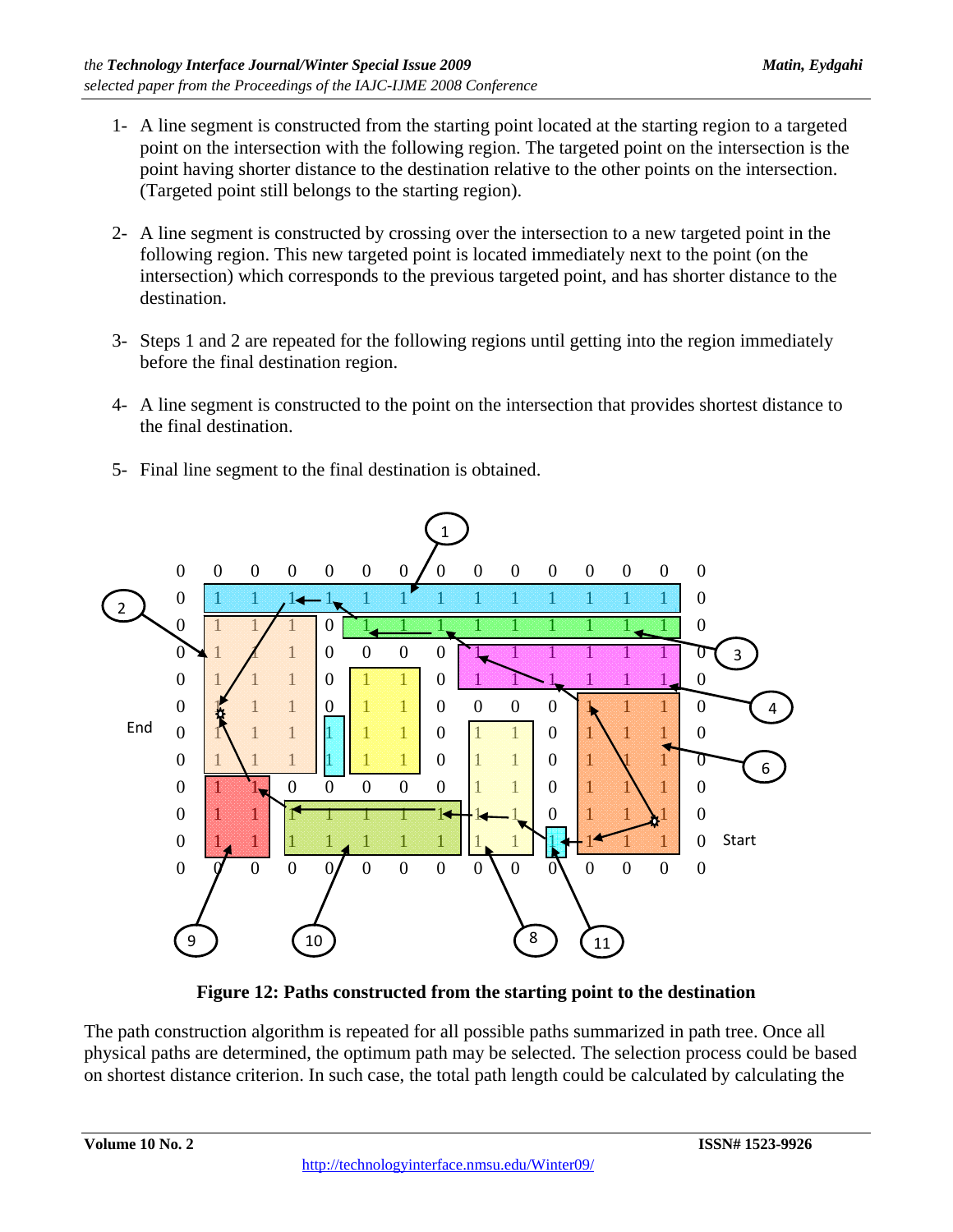length of each line segment. The selection process could also be based on shortest time criterion. That involves more complexity. The average velocity of the robotic system along with starting acceleration, and ending deceleration should be considered for each line segment. The angles between the line segments and their subsequent effects on the velocity should also be considered. More complexity may even come into the play if the path selection process is based on both distance and time. That involves solving an optimization problem with a clearly defined objective.

## **III. Results**

A program in C language has been developed that accommodates the algorithm discussed. The plant layout, the starting point and the destination point are the inputs to the program. The program partitions the layout, and comes up with all possible combinations of regions that a path could be constructed through the regions. The shortest path is routed and outputted by the program. A number of layout containing different shapes of obstacles have been tried out. Excellent level of success has been measured in the performance of the designed algorithm and program code. Figure 13 and 14 show the path determined by the code for the layout shown in these figures and different starting points and ending points.



**Figure 13: Path determined by the code written**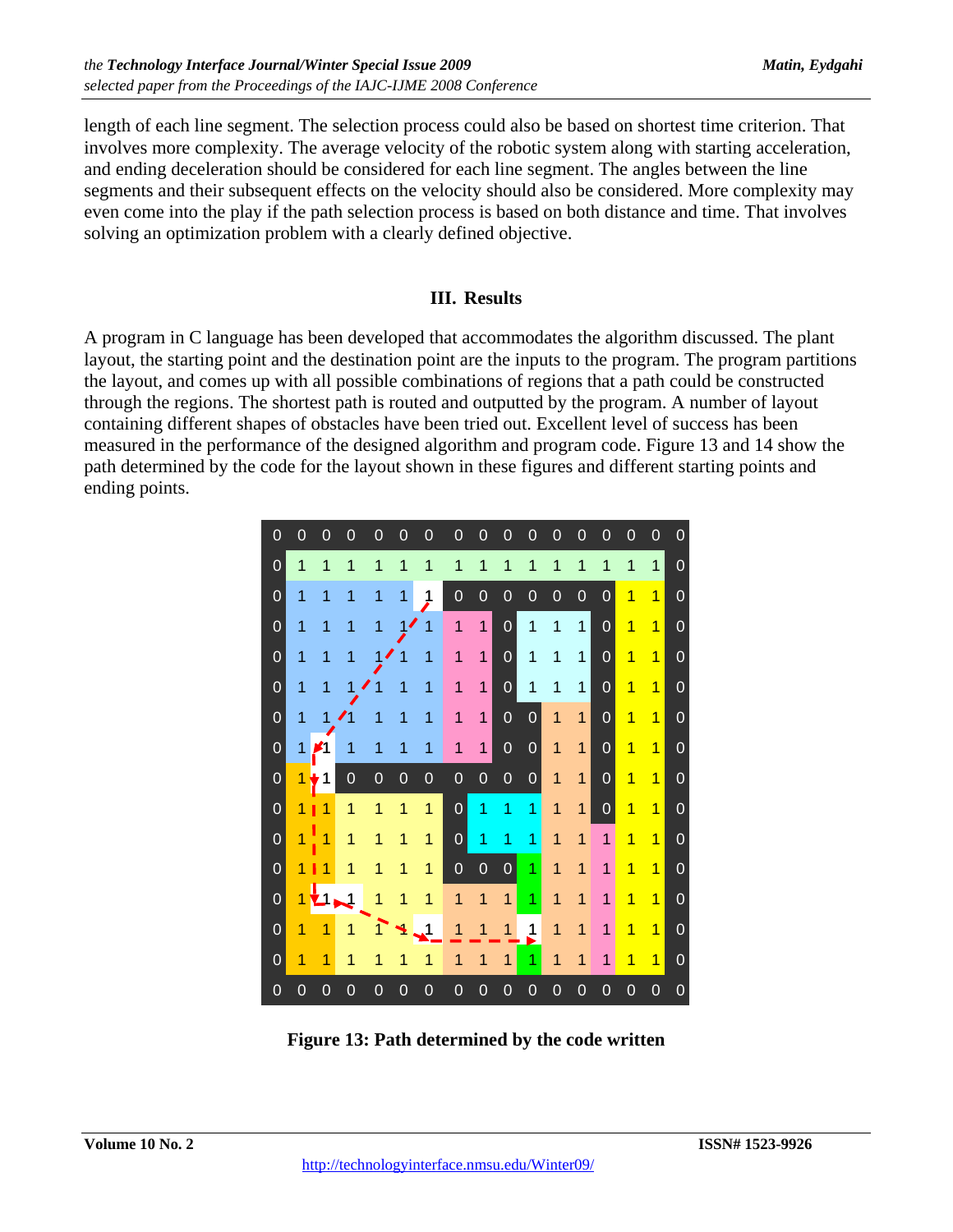

**Figure 13: Path determined by the code written** 

# **IV. Future Work**

Future work involves incorporating in-angle, round, and dynamic obstacles in the algorithm. It also involves improving path construction algorithm such that the path can be updated and smoothened between each line segment.

## **V. Conclusion**

A comprehensive effort has started by a team of engineering, math and computer science students to design and prototype a Robotic System that will completely automate part transformation between different manufacturing stations. A routing system has been designed by layout partitioning algorithm that partitions the layout to obstacle-free regions. The algorithm has delivered all possible combinations of regions that can connect the starting point to the destination. The algorithm also constructs the physical paths by drawing line segments within the obstacle-free regions and through the intersections. A program has been developed in C language to implement the algorithm introduced. The program exhibited an excellent amount of success.